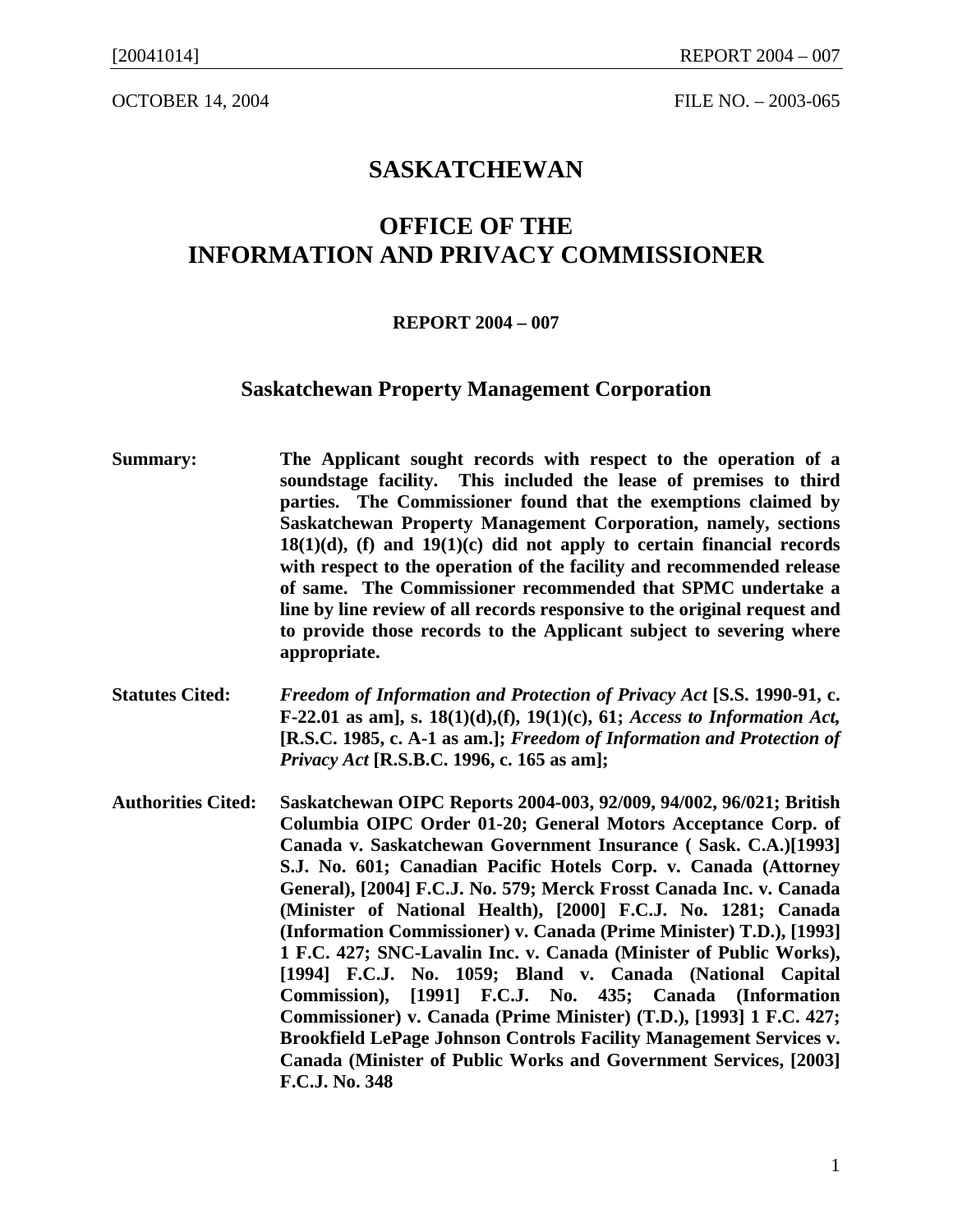### **I BACKGROUND**

- [1] On August 20, 2003 the Applicant submitted an Access to Information Request Form to Saskatchewan Property Management Corporation (SPMC) for *"all documents prepared by or for or held by SPMC that show the year-end financial reports for 2001-2002 and 2002-2003 and 2003 year-to-date [or, if prepared on a calendar year basis, reports for 2001, 2002, and 2003 year-to-date] for the Canada-Saskatchewan Soundstage in Regina, including notes to the reports, and any other material showing activities, revenues and expenditures relating to the facility."*
- [2] The Soundstage is described in the Annual Report 2002-2003 of Saskatchewan Property Management Corporation as follows:

*The facility is actually four stages ranging from 377.2 square metres to 1,379.5 square metres with ceilings of up to 12.8 metres. It is equipped with advanced electrical, heating and ventilation systems to accommodate a wide range of special effects equipment including quick air evacuation to allow for use of pyrotechnics and smoke, and it boast an 89.2 square-metre recessed floor tank so water scenes can be shot within the studio*.

*The resulting 7,617.8 square metre, state-of-the-art production and training facility, operated by Saskatchewan Film and Video Development Corporation, provides the province and the film industry with valuable infrastructure to assist in diversifying the economy.* 

- [3] At the material times there were a number of tenants in the Soundstage facility.
- [4] On September 26, 2003 SPMC responded to the Applicant's access request, in part, as follows:

*This information cannot be released because:* 

- *(a) it is information, the disclosure of which could reasonably be expected to interfere with contractual or other negotiations of the Government of Saskatchewan or a government institution,*
- *(b) it is information, the disclosure of which could reasonably be expected to prejudice the economic interest of the Government of Saskatchewan or a government institution,*
- *(c) it is information, the disclosure of which could reasonably be expected to:* 
	- *(i) result in financial loss or gain to;*
	- *(ii) prejudice the competitive position of; or*
	- *(iii) interfere with the contractual or other negotiations of; a third party*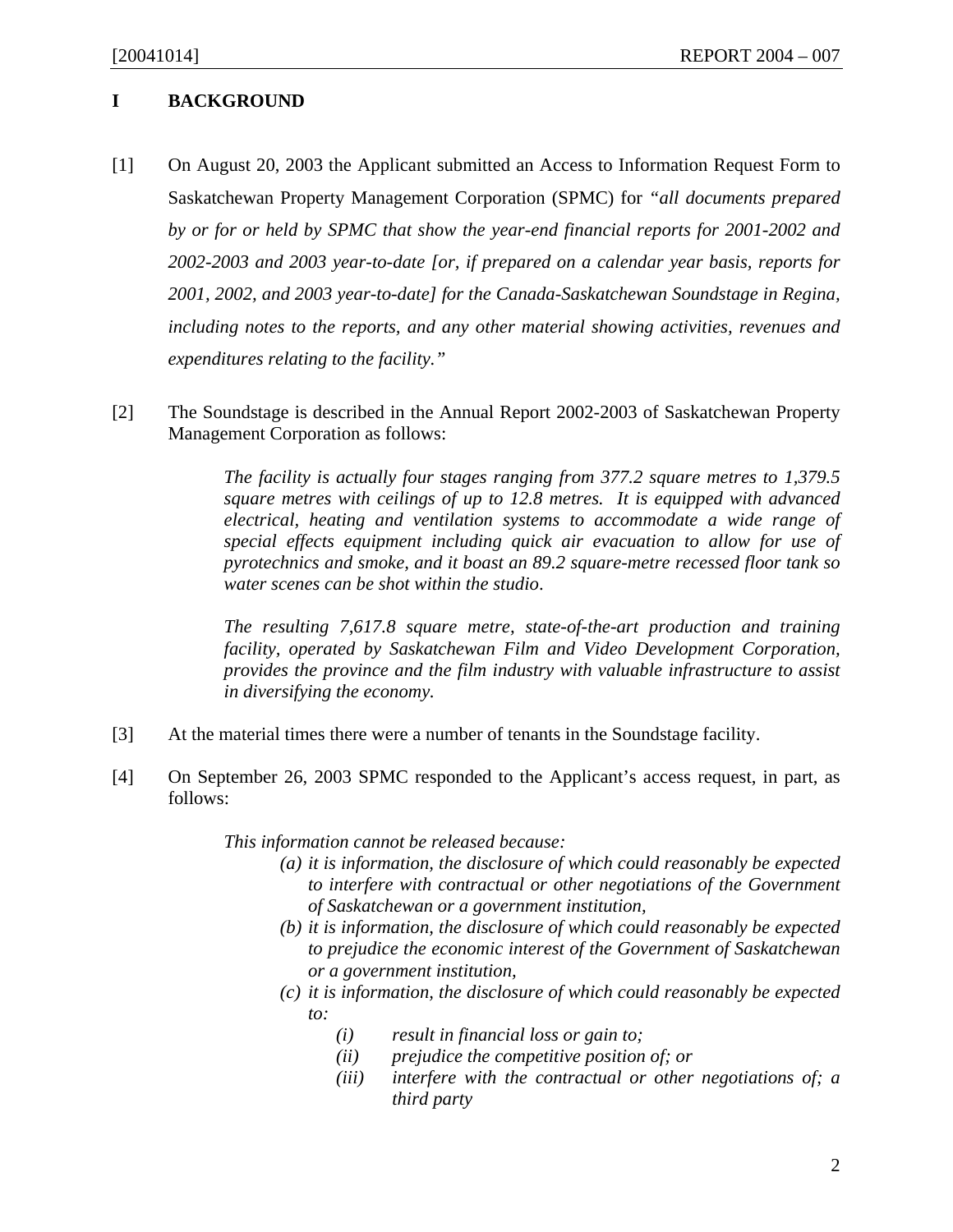*Information of this nature is exempt from access according to subsections 18(1)(d), 19(1)(b) and 19(1)(c)(i), (ii) and (iii) of the Freedom of Information and Protection of Privacy Act.*

- [5] October 6, 2003 my predecessor, Richard Rendek, received a request for review from the Applicant. SPMC was notified of the review and was requested to provide the record to our office.
- [6] On November 28, 2003, our office received from SPMC certain materials as the 'record' and its written submission.
- [7] On December 18, 2003, our office wrote to SPMC requesting clarification as to the exemptions claimed and a number of allegations in the SPMC submission and requested a sworn Affidavit "*that particularizes the extent and breadth of your search for responsive documents. This should be sworn by an individual or individuals who have personal knowledge of the search for responsive records."*
- [8] On December 31, 2003 our office received an Affidavit of Garth Rusconi, Vice President of Accommodation Services Division of SPMC. A portion of the Affidavit contained material that was the subject of an exemption claim and the names of certain third parties. SPMC authorized our office to share with the Applicant the balance of the Affidavit material.
- [9] On April 30, 2003 our office received further submissions from the Applicant.
- [10] On September 1, 2004 our office was given access to additional material not originally considered to be responsive to the request. This included 18 file folders that related to leases, business plans, financial position and projections, facility maps, production volume history, letters of commitment, pro forma statements of operations, revenue projections, draft agreements, solicitor-client correspondence, cabinet decision item briefing materials, news clippings, engineering reports and survey reports, invoices, payment information, operations expenses, tenant specific documents and various other pieces.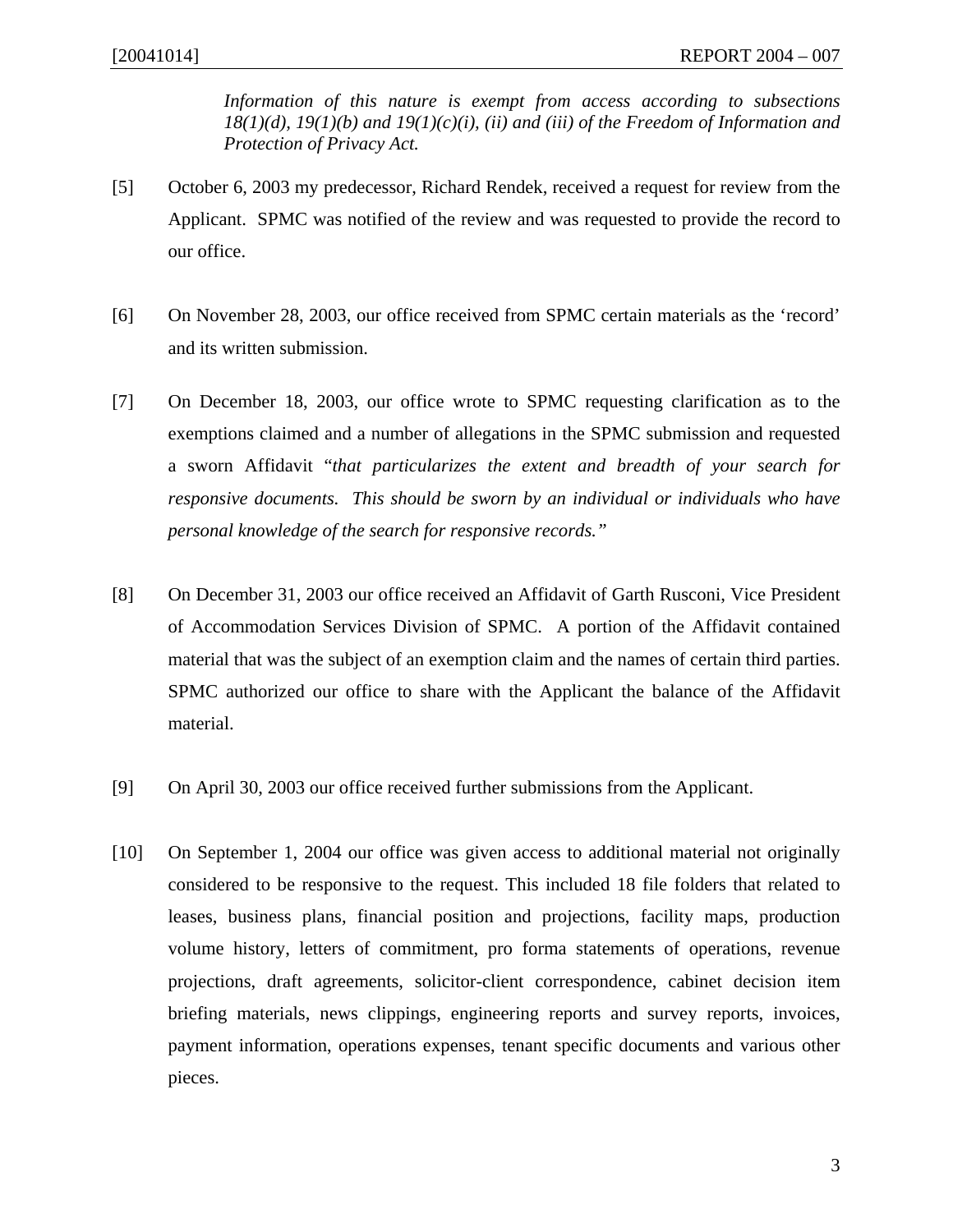### **II RECORDS AT ISSUE**

### [11] **Package "A"**

A general report setting out revenues, expenses and income for the period April 1, 2002 to August 31, 2003 and portions of that period (20 pages). The record in question reveal the revenue, operating costs including lease costs, building operations expense, miscellaneous operating expenses and salaries and benefits, depreciation. It also reveals cleaning costs for windows, building, special, trash removal, pest control and a number of minor maintenance items. This report does not identify individual tenants. Neither does the record identify individual contractors or service providers.

### [12] **Package "B"**

SPMC also produced a box of materials comprised of 18 separate files. This material apparently has not been reviewed by SPMC on a line by line basis as required by the duty to sever in section 8 of the Act. The contents of the box are described in paragraph [8] above.

### **III ISSUES**

Has the government institution satisfied the implied duty to assist the Applicant by responding openly, accurately and completely?

Did the government institution properly apply section 18(1)(d) of the *Freedom of Information and Protection of Privacy Act* ("the Act") to the records withheld?

Did SPMC properly apply section 18(1)(f) of the Act to the records withheld?

Did SPMC properly apply section 19(1)(c) of the Act to the records withheld?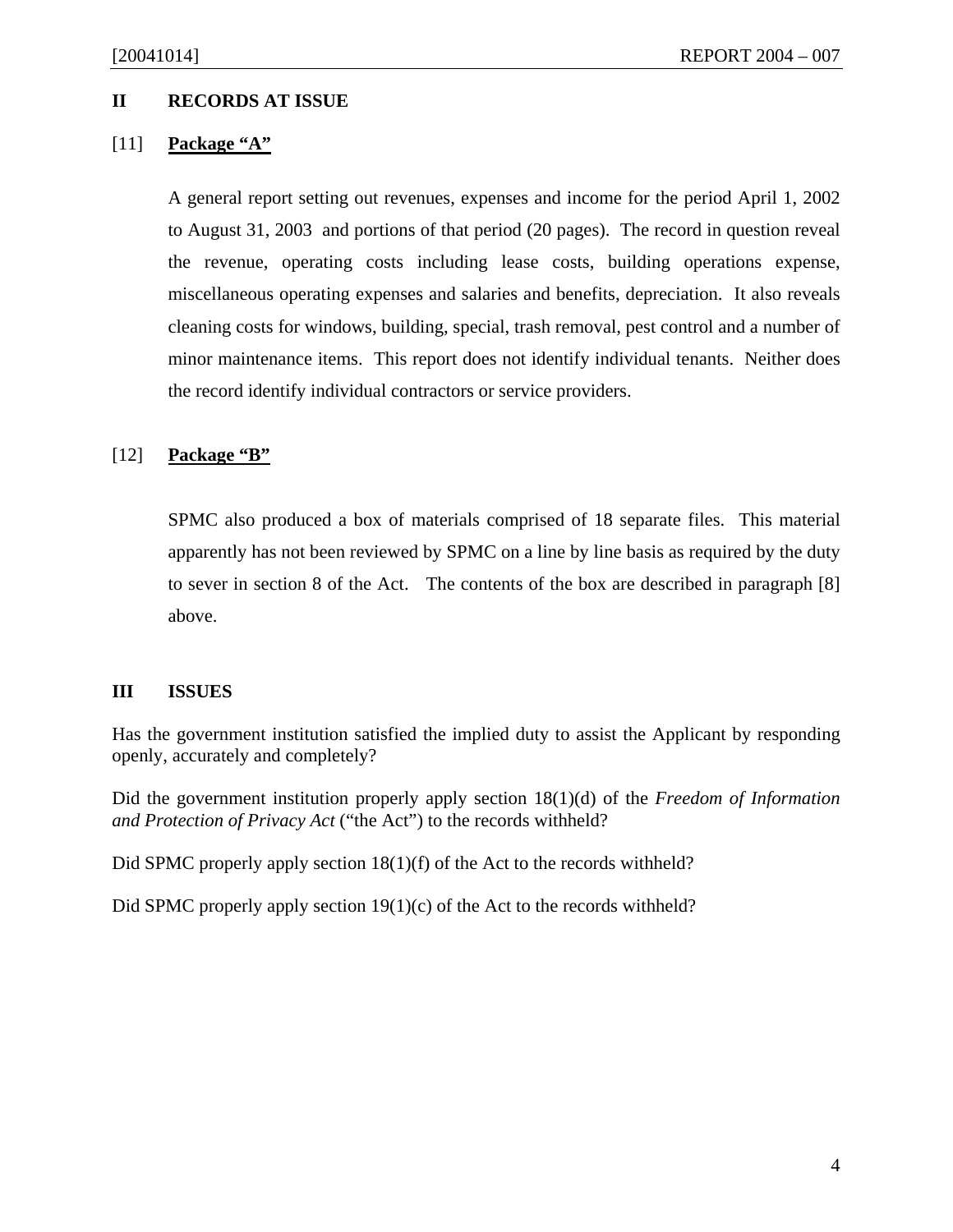#### **IV DISCUSSION OF THE ISSUES**

**Has SPMC satisfied the implied duty to assist the Applicant by responding openly, accurately and completely?** 

#### **(a) Adequacy of the search**

[13] SPMC, at the commencement of this review candidly acknowledged that it had determined that the specific request for "*any other material showing activities, revenues and expenditures relating to the facility"* was viewed as extremely broad. SPMC determined that the request could lead to *"volumes of material"*. As a consequence, and without consultation with the Applicant, SPMC 'read down' the scope of activities "…*thus placing reasonable limits around the request.*" If an access request is broad in scope and would involve voluminous material, we would normally expect some discussion between the Applicant and the government institution to see if some kind of parameters could be identified. One of the considerations at this point would be the opportunity to estimate fees in accordance with the FOIP Regulation and to require one half of the estimated costs before proceeding to respond to the request. We note that SPMC did not at any time provide the Applicant with a fee estimate. In the result, I find that the search initially undertaken by SPMC was inadequate.

#### **(b) Misdescription of the discretionary exemptions relied upon by SPMC**

- [14] SPMC's response to the Applicant was confusing in that it quoted three different provisions in the Act, namely sections  $18(1)(d)$ ,  $18(1)(f)$  and  $19(1)(c)$  but then specifically cited only sections  $18(1)(d)$ ,  $19(1)(c)(i)$ , (ii) and (iii) of the Act. When we requested clarification as to the additional section numbers cited, we were advised that reference to section 18(1)(f) was omitted in error.
- [15] It is important that the government institution accurately identify the specific exemptions that it is relying upon in denying access. In this particular case, the Applicant is a Saskatchewan journalist who would be considered a 'sophisticated' Applicant very familiar with the Act and its application. The confusion may be less because of the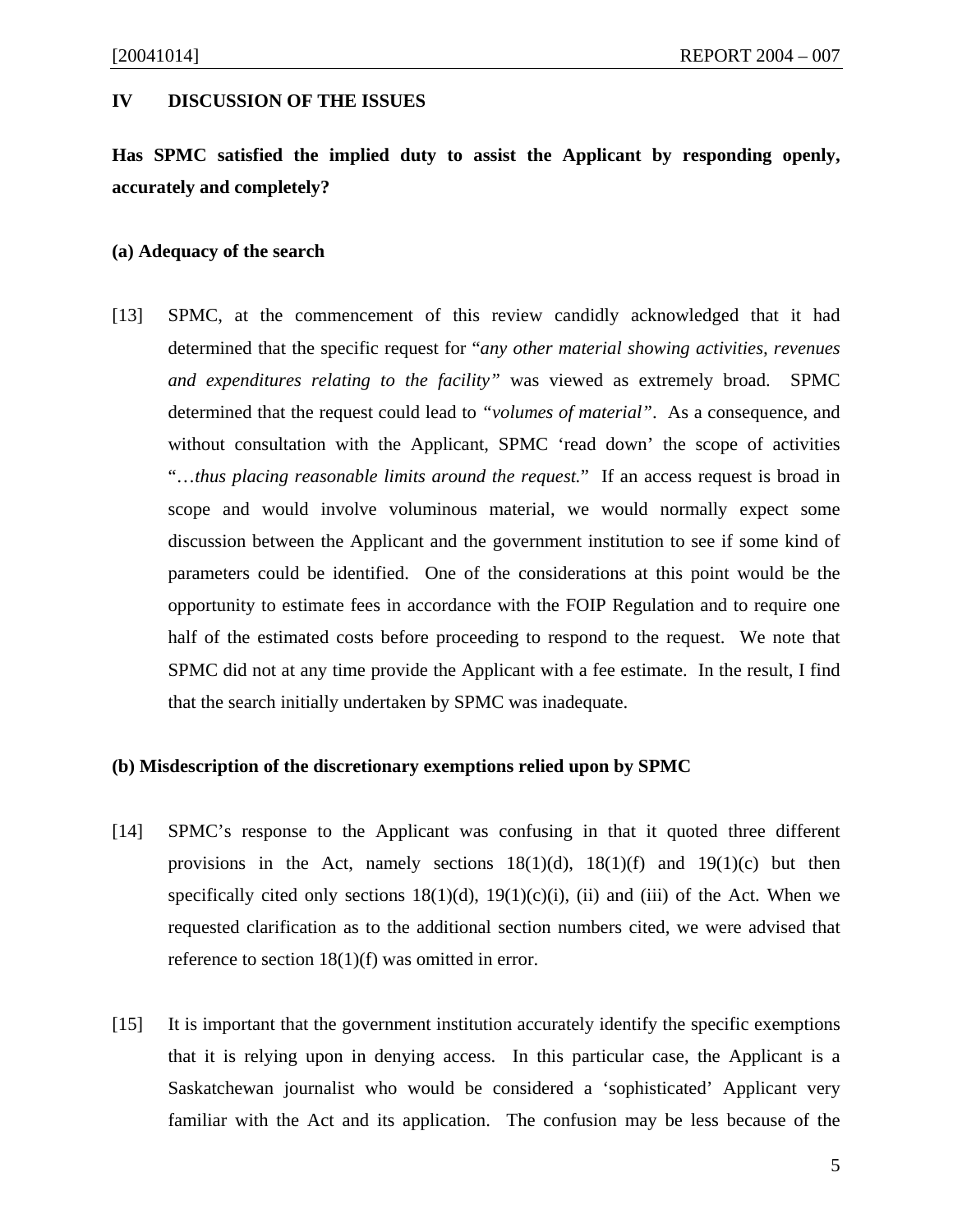Applicant's familiarity with the statute however this cannot relieve the government institution of its responsibility to communicate clearly to an applicant why access is denied.

- [16] Our office will normally only consider a discretionary exemption that the government institution has invoked in its original response to an applicant. We would only consider a new discretionary exemption if we can be satisfied that there is no undue delay or prejudice to the applicant. In this case, since the exemptions relied on by SPMC in this formal review were spelled out by SPMC we will consider sections 18(1)(d) and (f) and  $19(1)(c)$ .
- [17] Considering both the inadequacy of the search and the misdescription of the specific exemptions relied on by SPMC, I find that SPMC has failed to meet the duty to assist as that duty is described in our Report 2004-003 accessible at www.oipc.sk.ca under *Reviews.*
- [18] We encourage FOIP coordinators for government institutions to engage in informal discussion with an applicant to clarify an access request and ensure that there is clarity on the nature of the records sought by the Applicant. This case would have benefited from such discussion at the initial stages of the processing of the request.
- [19] SPMC has invoked one mandatory exemption and two discretionary exemptions to justify withholding the record in question. Whether the exemption is mandatory or discretionary, the burden of proof prescribed by section 61 of the Act is upon SPMC. Unless the burden of proof has been met to 'make the case' for a particular exemption(s) the Saskatchewan Court of Appeal has declared that the rule is disclosure. This reflects the importance of keeping government institutions accountable and the role of greater transparency in achieving that end.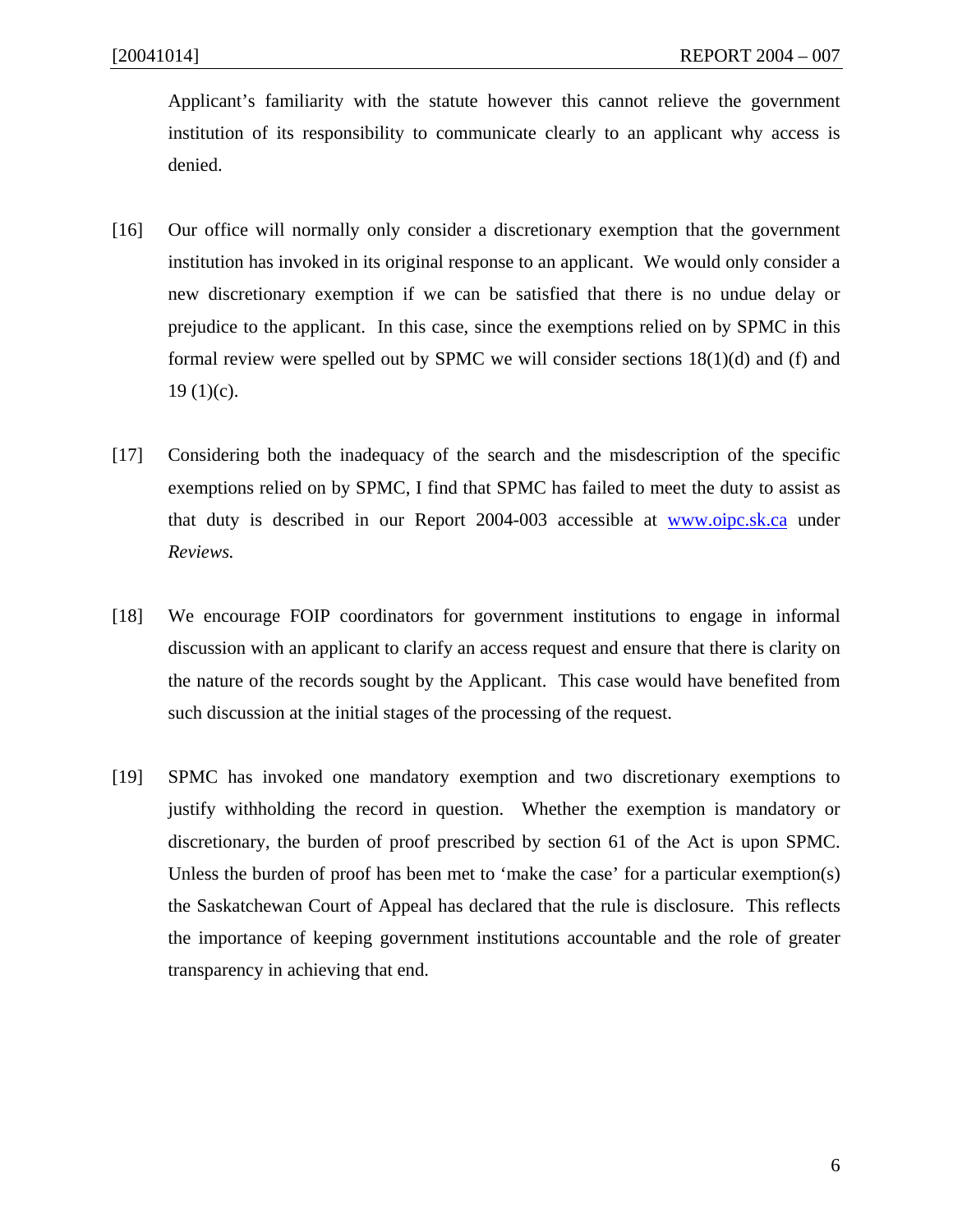### **Package A**

**Did SPMC properly apply Section 18(1)(d) of The Freedom of Information and Protection of Privacy Act to the records withheld?** 

 $[20]$  Section 18(1)(d)

*A head may refuse to give access to a record that could reasonably be expected to disclose:* 

 *(d) information, the disclosure of which could reasonably be expected to interfere with contractual or other negotiations of the Government of Saskatchewan or a government institution;* 

- [21] SPMC's concern has been that parties may extrapolate from Package A specific lease amounts and use those as negotiating levers with SPMC in future lease negotiations. SPMC contends that it may be advantageous to keep lease rates, tenant inducements and concessions as private negotiated matters. Even if that is so, and it is not necessary to make that determination, I find that the aggregate information in Package A does not disclose lease rates, tenant inducements or concessions. SPMC further asserts that, as a property management company, the publication of financial information pertaining to leases could severely prejudice the corporation and possibly its tenants. In fact, the costs evident in Package A relate to the entire building and not to specific lease agreements or to specific tenants.
- [22] In my view, the right of public access must not be frustrated except upon the clearest grounds so that doubt ought to be resolved in favour of disclosure. There may well be a possibility of harm but in our view, that possibility is not sufficient to meet the threshold test.
- [23] This discretionary exemption has been invoked in a number of Saskatchewan cases that were in turn the subject of review by this office. In Report 92/009, records of the Saskatchewan Liquor Board dealing with leasing agreements for liquor stores were recommended to be released since the disclosure of leasing information would not interfere with the board's contractual negotiations. The names of landlords who are individuals were not to be disclosed.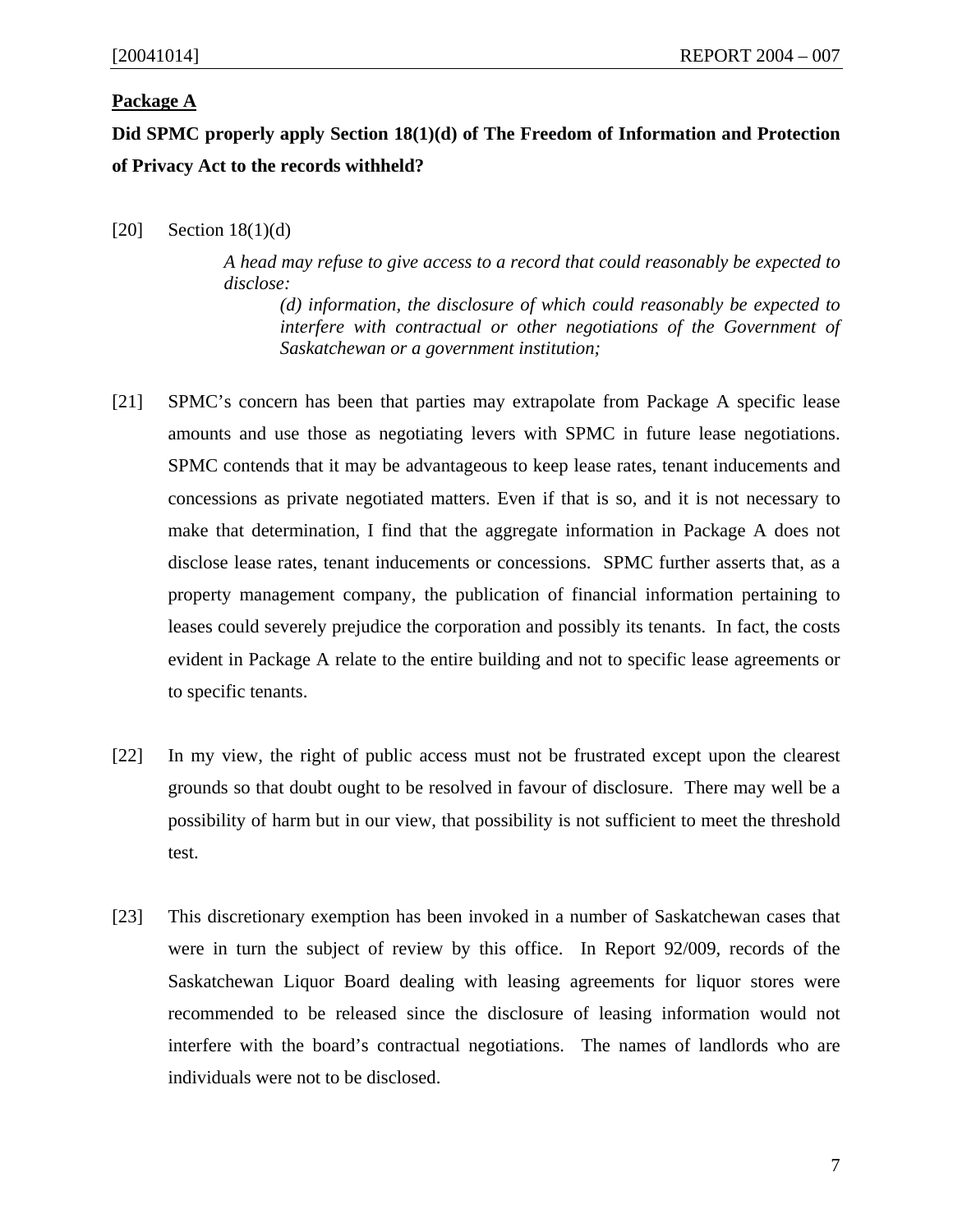- [24] In Report 94/002, our office determined that the disclosure of the amount of rent paid by the Saskatchewan Archives Board would not interfere with contractual or other negotiations. Release of those records was recommended by this office.
- [25] Was there a proper basis for the exercise of the discretion to withhold records from the Applicant? After carefully considering the submission of SPMC, I find that there is no proper basis for a reasonable expectation that the disclosure of the records in question will interfere with contractual or other negotiations of the Government of Saskatchewan or a government institution. Indeed the release of these records is more likely to ensure that the public is better able to assess the investment of significant public funds in this particular project.

### **Did SPMC properly apply Section 18(1)(f) of the Act to the records withheld?**

 $[26]$  Section 18(1)(f)

*A head may refuse to give access to a record that could reasonably be expected to disclose:* 

 *(f) information, the disclosure of which could reasonably be expected to prejudice the economic interest of the Government of Saskatchewan or a government institution;* 

- [27] Again, many of the above comments in our discussion of section  $18(1)(d)$  would apply to this discretionary exemption.
- [28] In Report 92/009, our office held that the disclosure of records of the Saskatchewan Liquor Board dealing with the leasing agreements for liquor stores would not prejudice the economic interests of the Board. The names of the specific landlords who were individuals should not be disclosed according to my predecessor. This decision was cited and followed by our office in Report 94/002 when the amount of rent paid by Saskatchewan Archives Board was found not to prejudice the government's economic interests and consequently it was recommended that SPMC release those records.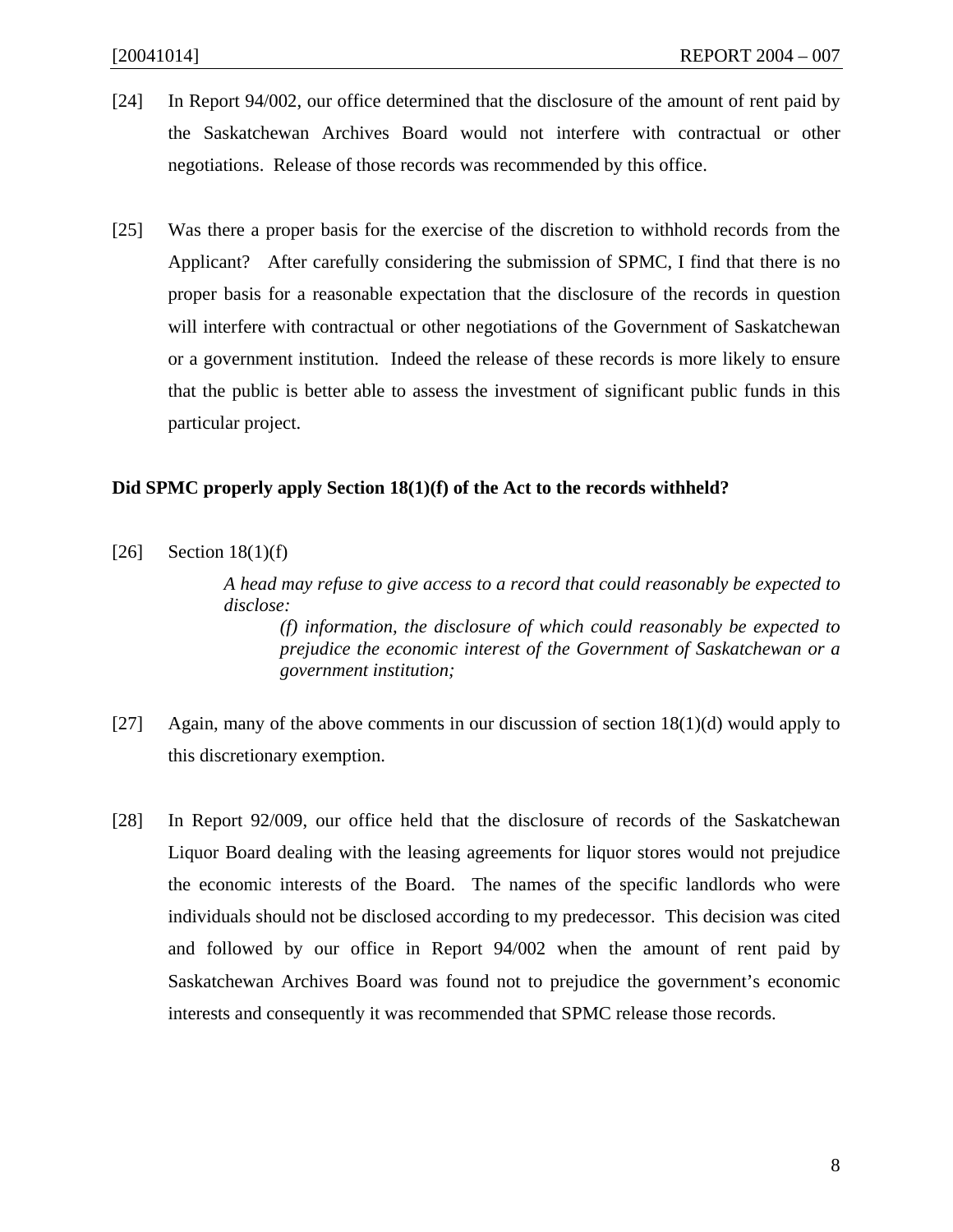[29] Since the Act in Saskatchewan has clearly been influenced by the federal *Access to Information Act*, decisions of the Federal Court interpreting that federal statute are useful to consider. The federal Act provides in part as follows:

> *20. (1) Subject to this section, the head of a government institution shall refuse to disclose any record requested under this Act that contains*

 *(a) trade secrets of a third party;* 

*(b) financial, commercial, scientific or technical information that is confidential information supplied to a government institution that is confidential information supplied to a government institution by a third party and is treated consistently in a confidential manner by the third party;* 

*(c) information the disclosure of which could reasonably be expected to result in material financial loss or gain to, or could reasonably be expected to prejudice the competitive position of, a third party; or* 

*(d) information the disclosure of which could reasonably be expected to interfere with contractual or other negotiations of a third party.* 

- [30] This section was recently considered by the Federal Court Trial Division.<sup>1</sup> The applicant had sought certain documents including leases related to commercial retail tenants at Jasper Park Lodge. The landlord argued that:
	- *a. if the terms of the Crown leases are disclosed, a competitor could approach the landlord with more advantageous terms and attempt to acquire the lease on expiry or adversely affect renewal negotiations;*
	- *b. the Crown leases deal with property located within Jasper National Park. The Park is subject to extremely tight restrictions on growth and there are limited opportunities for development;*
	- *c. the Crown leases contain commercially sensitive terms, including the term, renewal provisions, rental amounts and default conditions. If this information is disclosed it will provide a competitive advantage to competitors and suppliers to the detriment of the Applicant.*
- [31] The Federal Court concluded speculation was not sufficient and that the landlord had to demonstrate a reasonable expectation of harm. The Court further concluded that the evidence of the landlord "*remains in the realm of speculation*".<sup>2</sup> I have also considered a number of other decisions interpreting the federal provisions.<sup>3</sup>

<sup>&</sup>lt;sup>1</sup> Canadian Pacific Hotels Corp. v. Canada (Attorney General), [2004] F.C.J. No. 579

 $<sup>2</sup>$  Supra, 35</sup>

<sup>&</sup>lt;sup>3</sup> Merck Frosst Canada Inc. v. Canada (Minister of National Health), [2000] F.C.J. No. 1281; Canada (Information Commissioner) v. Canada (Prime Minister)(T.D.), [1993] 1 F.C. 427; SNC-Lavalin Inc. v. Canada (Minister of Public Works), [1994] F.C.J. No. 1059; Bland v. Canada (National Capital Commission), [1991] F.C.J. No. 435; Canada (Information Commissioner) v. Canada (Prime Minister) (T.D.), [1993] 1 F.C. 427.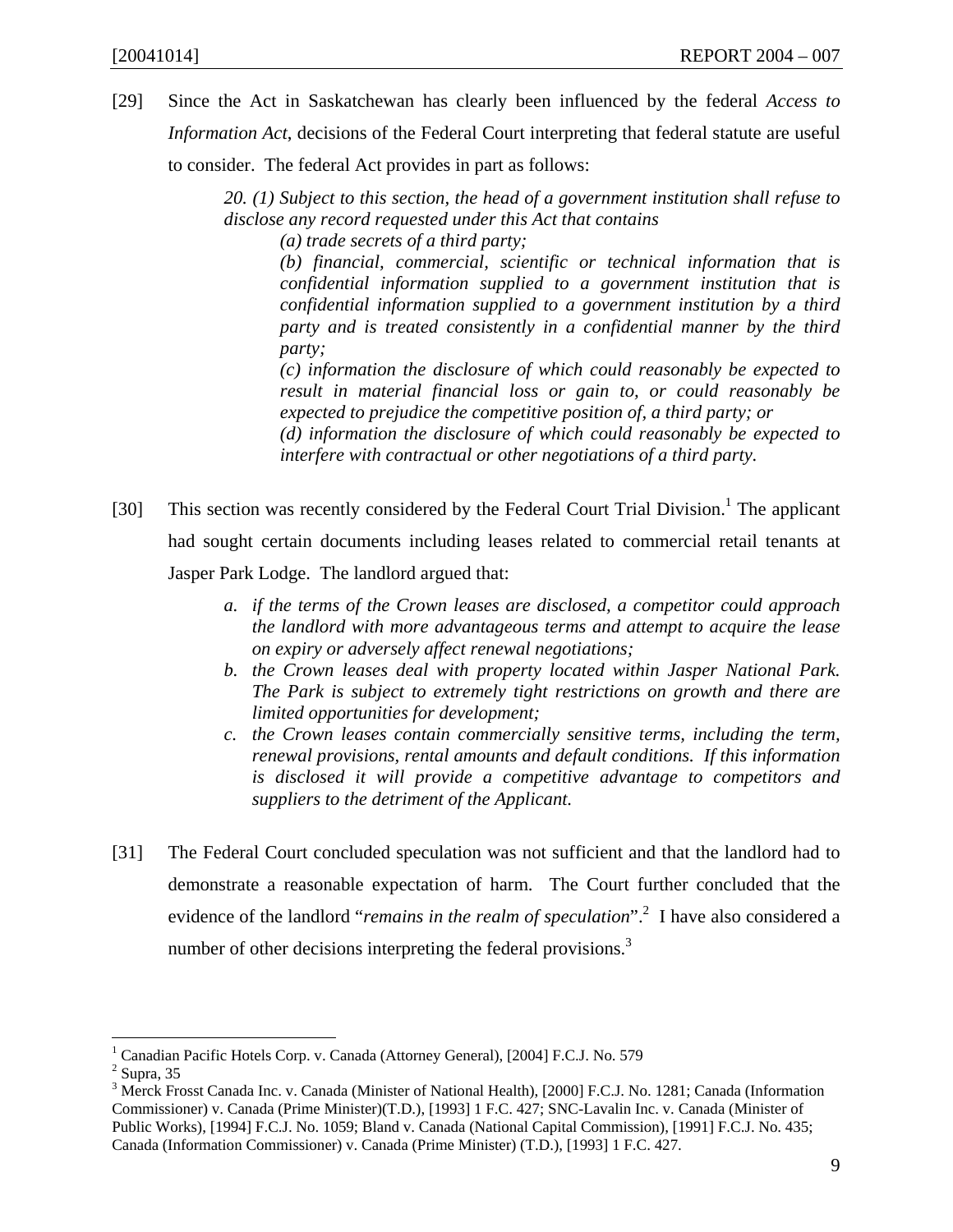[32] The above quoted section was considered by the Federal Court Trial Division in 2003.<sup>4</sup> In that case, the access request was related to privatization of certain professional facility management services for Crown properties. The Minister of Public Works and Government Services Canada denied access on the basis that the records contained "third party" information relevant to a facility management company. The third party had contended that the records are comprised of confidential financial and commercial information. The third party relied on the fact that the information was communicated in response to an undertaking of confidentiality. The Court noted as follows:

> *In the final analysis, while confidentiality agreements may be taken into account, they cannot override or trump the express statutory provisions of the Act. I rely on the following excerpt from Ottawa Football in this regard and adopt the comments in their entirety:*

*[I]t is not enough to state that their submission is confidential in order to make it so in an objective sense. Such a principle would surely undermine much of the purpose of this Act which in part is to make available to the public information upon which government action is taken or refused. Nor would it be consistent with that purpose if a Minister or his officials were able to exempt information from disclosure simply by agreeing when it is submitted that it would be treated as confidential.* 

- [33] The Federal Court concluded that the records in question could not be regarded, on an objective standard, as confidential even though there was an express undertaking that the records would be "confidential". The argument against disclosure in that case was considerably stronger since there had been an explicit claim of "confidentiality" by the author of the record in question. No such claim has been raised by SPMC in the present case.
- [34] The Court further observed as follows:

*The test for the application for the exemption in paragraph*  $20(1)(c)$  *is that of a reasonable expectation of probable harm: Canada Packers; Saint John Shipbuilding Ltd. v. Canada (Minister of Supply and Services) (1990), 107 N.R. 89 (F.C.A.). an applicant cannot demonstrate a reasonable expectation of probable harm from disclosure simply by attesting in an affidavit that such a result will occur if the records are released. Further evidence that establishes that those outcomes are reasonably probable is required: SNC-Lavalin v. Canada (Minister of Public Works) (1994), 79 F.T.R. 11; Canadian Broadcasting.* 

 4 Brookfield LePage Johnson Controls Facility Management Services v. Canada (Minister of Public Works and Government Services, [2003] F.C.J. No. 348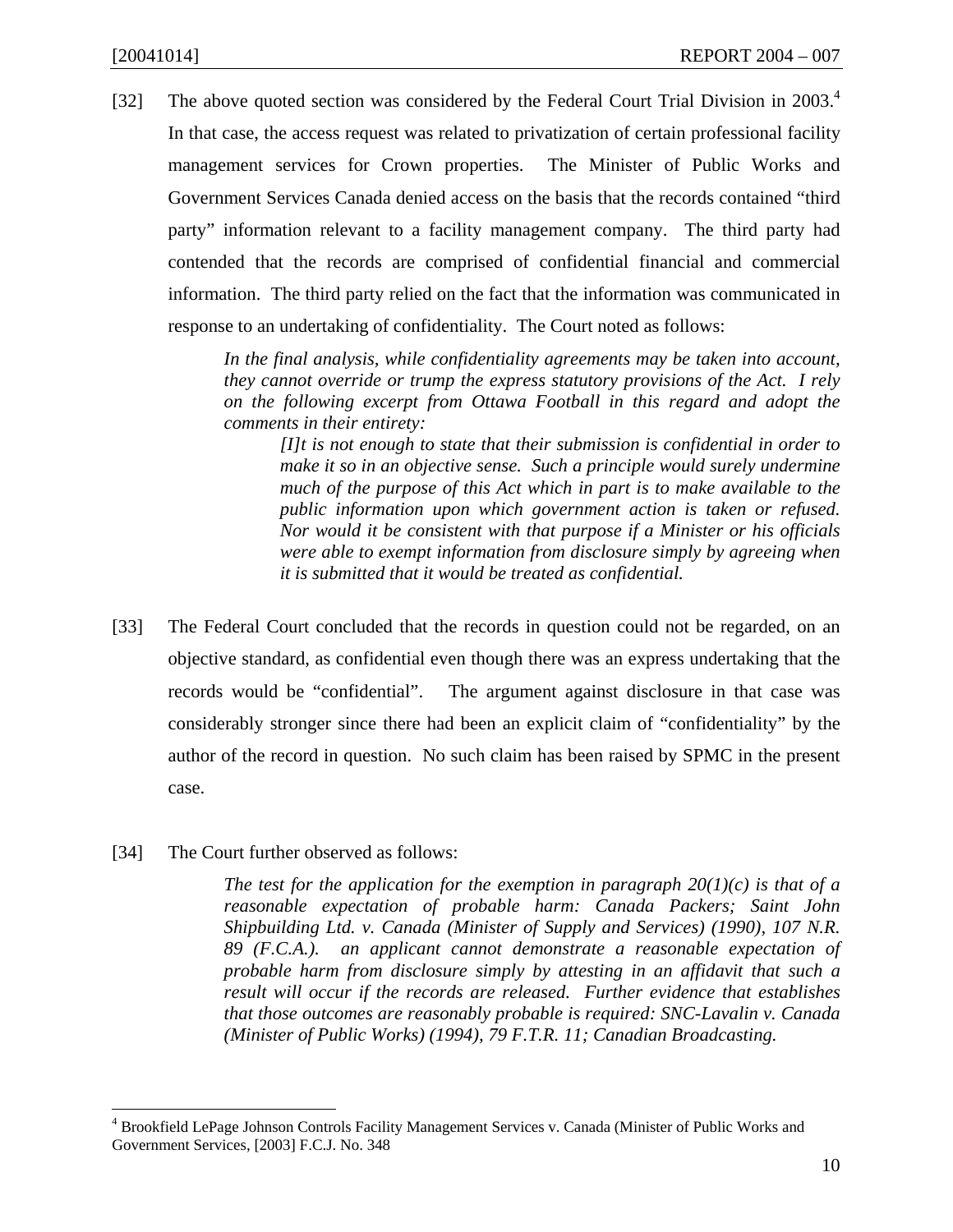*I have carefully reviewed the evidence, including the supplementary affidavit, and conclude that, aside from general statements of possible harm, [the third party] has failed to provide evidence that there exists a reasonable expectation of probable harm if the records in question are released. Specifically, the applicant's statements regarding prejudice that may occur are of a general nature and fail to provide insight as to how the competitors might use the record so that the applicant will sustain a reasonable expectation of probable harm. At its highest, it can only be said that the competitive position of the applicant will be prejudiced. There exists, here, insufficient evidence to conclude that there is a basis to establish financial loss or prejudice to [the third party], or financial gain to a competitor*.

- [35] The Saskatchewan Act does not qualify the harm as "probable" as does the *Access to Information Act* provision. Consequently, I find that the standard or threshold test is somewhat lower in Saskatchewan than that which exists under the *Access to Information Act*. Nonetheless, I find that there could not be a **reasonable expectation** of harm in any event based on the facts as we understand them.
- [36] We note but do not rely on the Federal Court decision in Bland v. Canada (National Capital Commission)<sup>5</sup>. That case did involve revealing the names and rents paid by tenants of a publicly owned property. The decision turned largely on the question of whether the information was personal information of the tenants and whether an exemption for personal information should be upheld. There was no consideration by the Court of the exemptions at issue in this review.
- [37] I am mindful that commercial landlords have no requirement to disclose the kind of information sought by the Applicant in this case. Those commercial landlords also have no obligation to operate as transparently as possible and to be accountable to the public. A Crown Corporation however, such as SPMC, has been brought within the scope of the Act and is therefore subject to the same strictures and limitations as a provincial government department. It is entitled to invoke the same mandatory and discretionary exemptions and is otherwise subject to the obligation to disclose records for the reasons articulated by the Saskatchewan Court of Appeal<sup>6</sup>.

<sup>5</sup> [1991] F.C.J. No. 435

<sup>6</sup> General Motors Acceptance Corp. of Canada v. Saskatchewan Government Insurance (Sask. C.A.) [1993] S.J. No. 601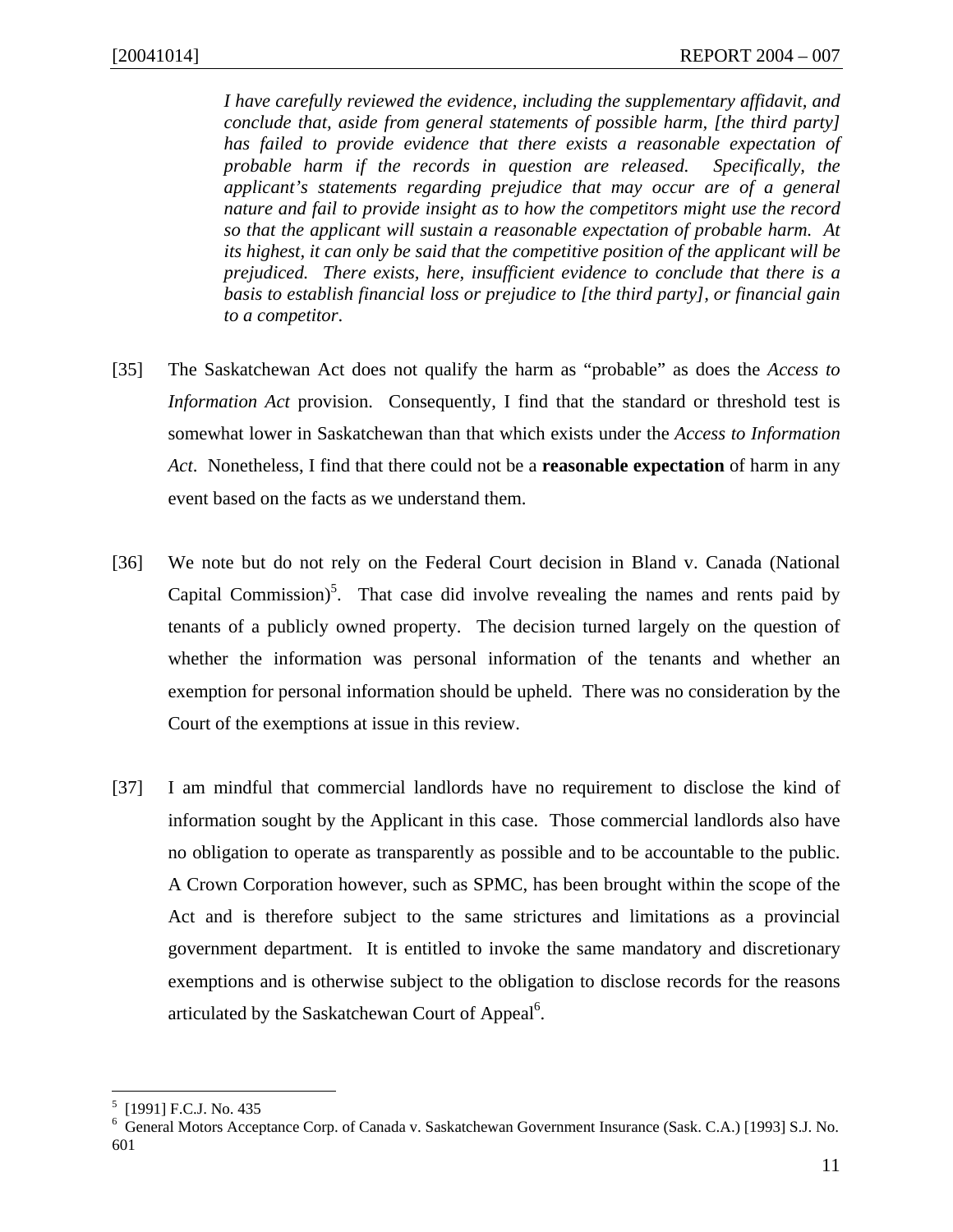[38] I find that SPMC has failed to meet its burden of proof of showing that the disclosure of the records in question could reasonably be expected to prejudice the economic interest of SPMC.

### **Did SPMC properly apply Section 19(1)(c) of the Act to the records withheld?**

[39] Section 19(1)(c)

1

*Subject to Part V and this section, a head shall refuse to give access to a record that contains:* 

 *(c) information, the disclosure of which could reasonably be expected to: (i) result in financial loss or gain to: (ii) prejudice the competitive position of: or (iii) interfere with the contractual or other negotiations of: a third party;* 

- [40] This section has been considered by this office in sixteen earlier reports. I have found that the most relevant reports are Reports 92/009, 94/002 and 96/021.
- [41] I have already mentioned Reports 92/009 and 94/002 in discussing section 18 (1)(d). In each of those reports, this office determined that section  $19(1)(c)$  did not apply to justify withholding the records in question.
- [42] In Report 96/021 this office concluded that the cost of the government leasing a building in Humboldt should be released by SPMC. The Commissioner at that time held it was neither obvious nor apparent that disclosure would prejudice the competitive position of the landlords or interfere with their contractual negotiations. As a result, this office recommended that the information should be disclosed.
- [43] I note also the extensive discussion of the British Columbia Information and Privacy Commissioner in a 2001 Order  $01$ -20.<sup>7</sup> The case involved the refusal of the University of British Columbia to disclose its exclusive sponsorship agreement between the University, its student society and Coca-Cola Bottling Ltd. The Commissioner ordered that access to

<sup>&</sup>lt;sup>7</sup> University of British Columbia, Order 01-20 available online at http://www.oipc.bc.ca/orders/2001/Order01-20.html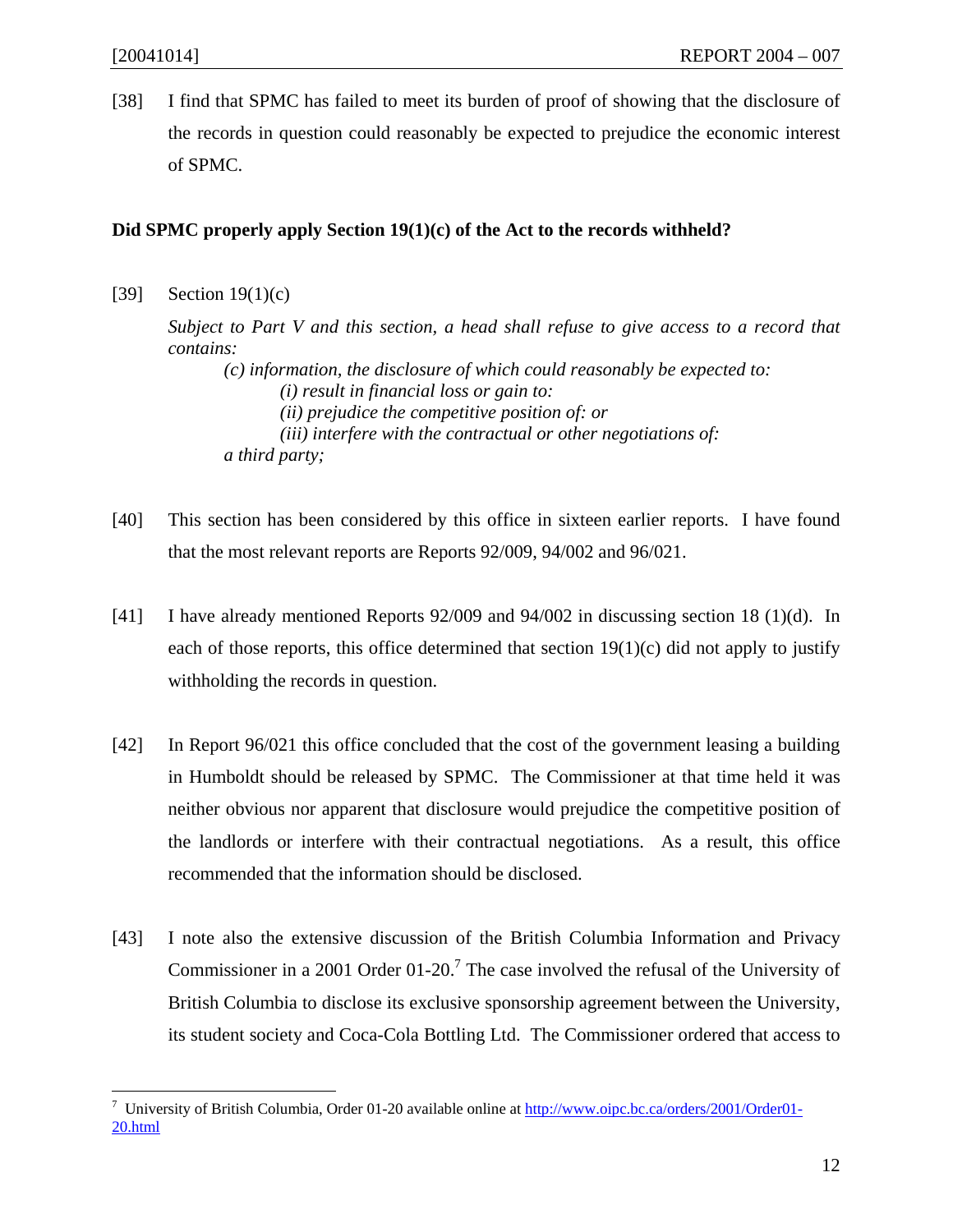the record be granted. One of the statutory provisions that the Commissioner had to consider was as follows:

*21. The head of a public body must refuse to disclose to an applicant (1) information (a) that would reveal (i) trade secrets of a third party, or (ii) commercial, financial, labour relations, scientific or technical information of a third party (b) that is supplied, implicitly or explicitly, in confidence, and (c) the disclosure of which could reasonably be expected to (i) harm significantly the competitive position or interfere significantly with the negotiating position of the third party, (ii) result in similar information no longer being supplied to the public body when it is in the public interest that similar information continue to be supplied, (iii) result in undue financial loss or gain to any person or organization, or…* 

- [44] We were advised by SPMC that the information in the Package A of the record "…*would be difficult to extrapolate and correctly attribute to specific leases and leased space in the Soundstage"*. That assertion reinforces our conclusion that disclosure of the records in question would not reasonably be expected to result in financial loss or gain to; prejudice the competitive position of; or interfere with the contractual or other negotiations of a third party.
- [45] SPMC has argued that *"there has been nothing demonstrated by the applicant or otherwise, that would suggest an overriding public interest or benefit that would arise from the release of records".* Such an argument is at odds with the well established rule that disclosure is the norm and withholding records is the exception and the fact that the burden of proof is on the government institution and not on the applicant.
- [46] I find that SPMC has taken an extremely cautious approach that is based on vague and speculative possibilities which are not justified by the Act.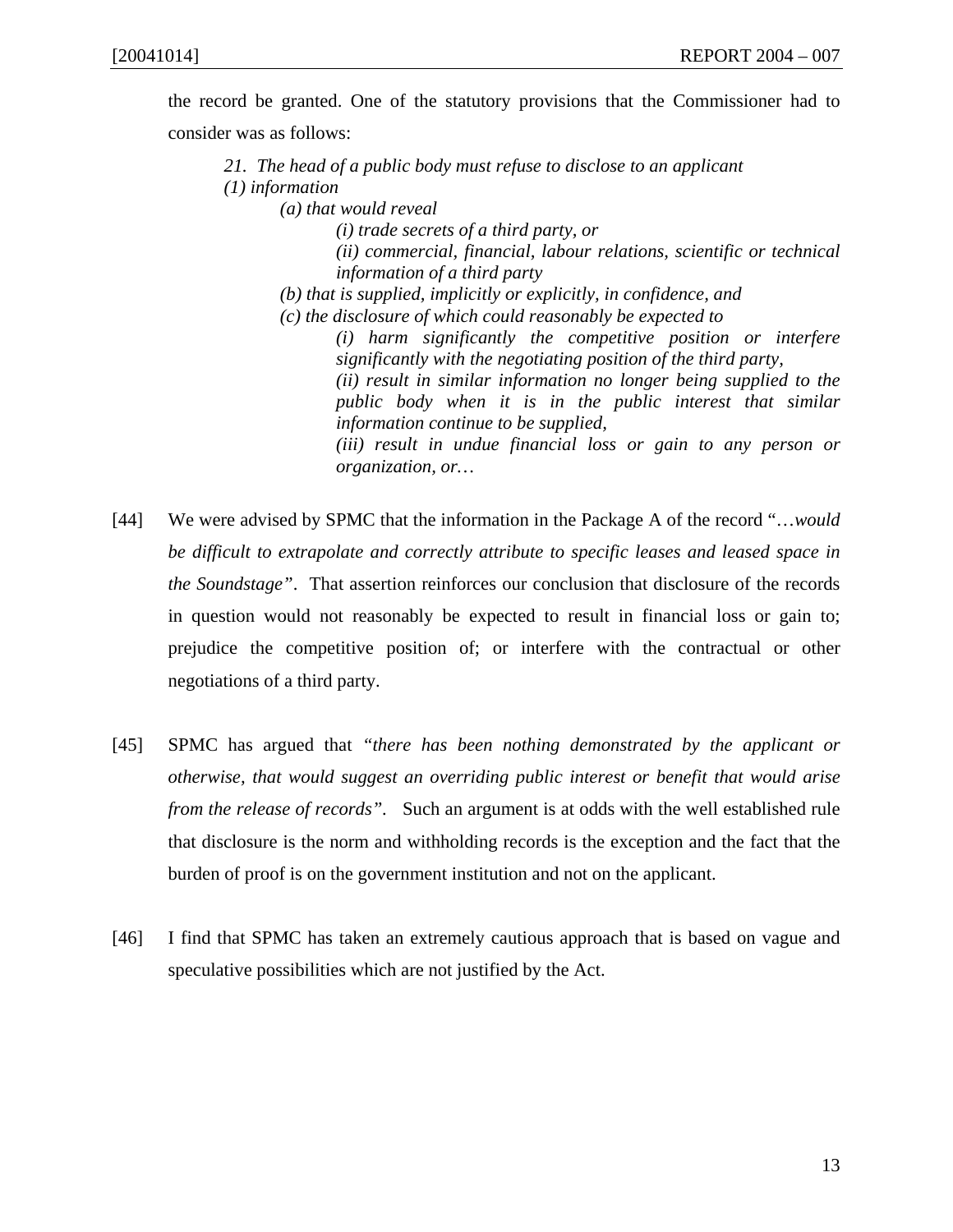### **Package B**

- [47] Package B was not disclosed by SPMC in response to the Applicant's access request. It was provided to our office only after we indicated a concern that the access request had been interpreted too narrowly. We did however find that many of the documents in Package B would be responsive to that part of the access request for "*any other material showing activities, revenues and expenditures relating to the facility"*.
- [48] On the basis of approximately three hours spent by our office reviewing Package B of the record, it is apparent that there are a number of documents that appear to be subject to one or more mandatory exemptions. This includes section 16 and the exemption for cabinet documents. Even though mandatory exemptions have not been raised by the government institution in this case, I intend to consider whether or not they apply. It will be necessary for SPMC to do the line-by-line review of all of the documents in Package B. Rather than further delaying the release of this Report, that has already taken a very long time to produce, I intend to deal now with the specific exemptions claimed in respect of Package A and to request that SPMC prepare a proper record with respect to Package B.
- [49] I note that no fees were charged by SPMC. In the event that SPMC elects to charge fees in respect of Package B, I will be guided by the Ontario Information and Privacy Commissioner's Order M-372 $\text{\textdegree}$ . That decision is authority for the proposition that a public body, if it has acted in good faith, can require the payment of a prescribed fee even after the issuance of an Order by the Ontario Commissioner for the processing of the request and that the records ordered to be disclosed need not be released until such time as the requisite fee has been paid, provided the fee is reasonable. I note the following statement in that Ontario decision:

*At the same time, however, I can appreciate why an appellant would react negatively to a situation where the issue was raised so late in the access process. I would address this concern in the following fashion. First it must be noted that cases such as the one that is before me are extremely rare. Second, it is clearly in the best interests of government organizations to raise fee issues at the request stage to avoid proceeding through the labour intensive appeals process. Finally, should a requester believe that a government organization has deferred the* 

<sup>8</sup> Available online at www.ipc.on.ca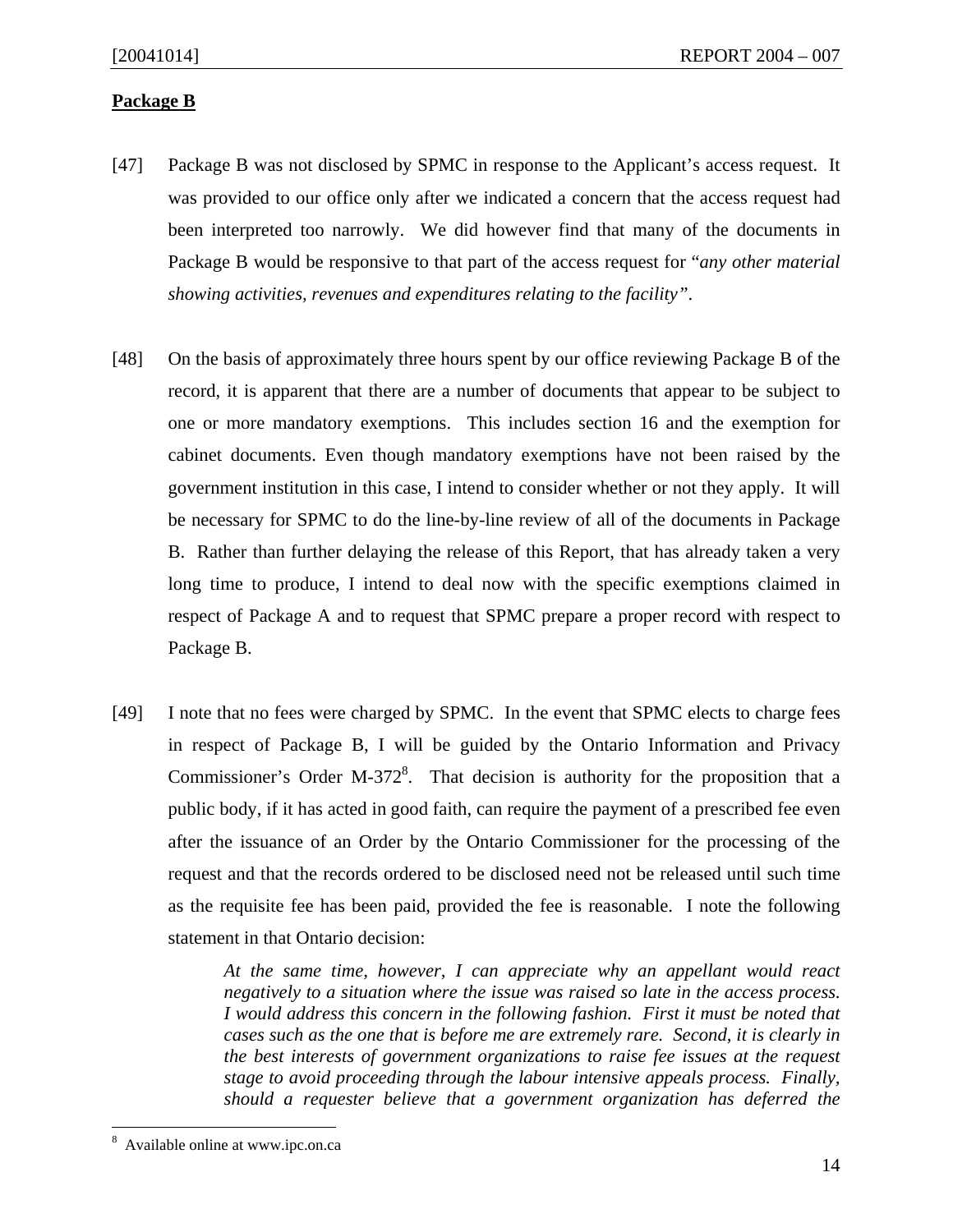*issuance of a fee to delay the processing of the appeal, the requester would be entitled to apply for a fee waiver.9*

[50] Since the Ontario fee waiver provision is much wider than its Saskatchewan counterpart, the above quoted passage is not completely applicable to this province. It would be appropriate for SPMC, if it elects to claim fees, to signal its intention to our office and the Applicant as soon as possible to allow any further submissions either party wishes to make on that matter.

### **Acknowledgement**

[51] I wish to acknowledge the excellent and extensive submissions by both the Applicant and SPMC. Both parties have invested consider time and effort to present their submissions on this review. Those submissions have been very helpful in considering the identified issues on the review.

### **V RECOMMENDATIONS**

- [52] I find that Saskatchewan Property Management Corporation failed to discharge its duty to assist the Applicant in that it failed to respond openly, accurately and completely to the access request.
- [53] I find that exemptions in section 18(1)(d), (f) or 19(1)(c) of *The Freedom of Information and Protection Act* do not apply to Package A of the record.
- [54] I recommend that Saskatchewan Property Management Corporation provide the Applicant with Package A of the record.
- [55] I further recommend that Saskatchewan Property Management Corporation review Package B of the record to determine which documents should be severed, which documents should be withheld on the basis of an exemption and which documents should be disclosed to the Applicant.

<sup>&</sup>lt;sup>9</sup> Supra, page 3